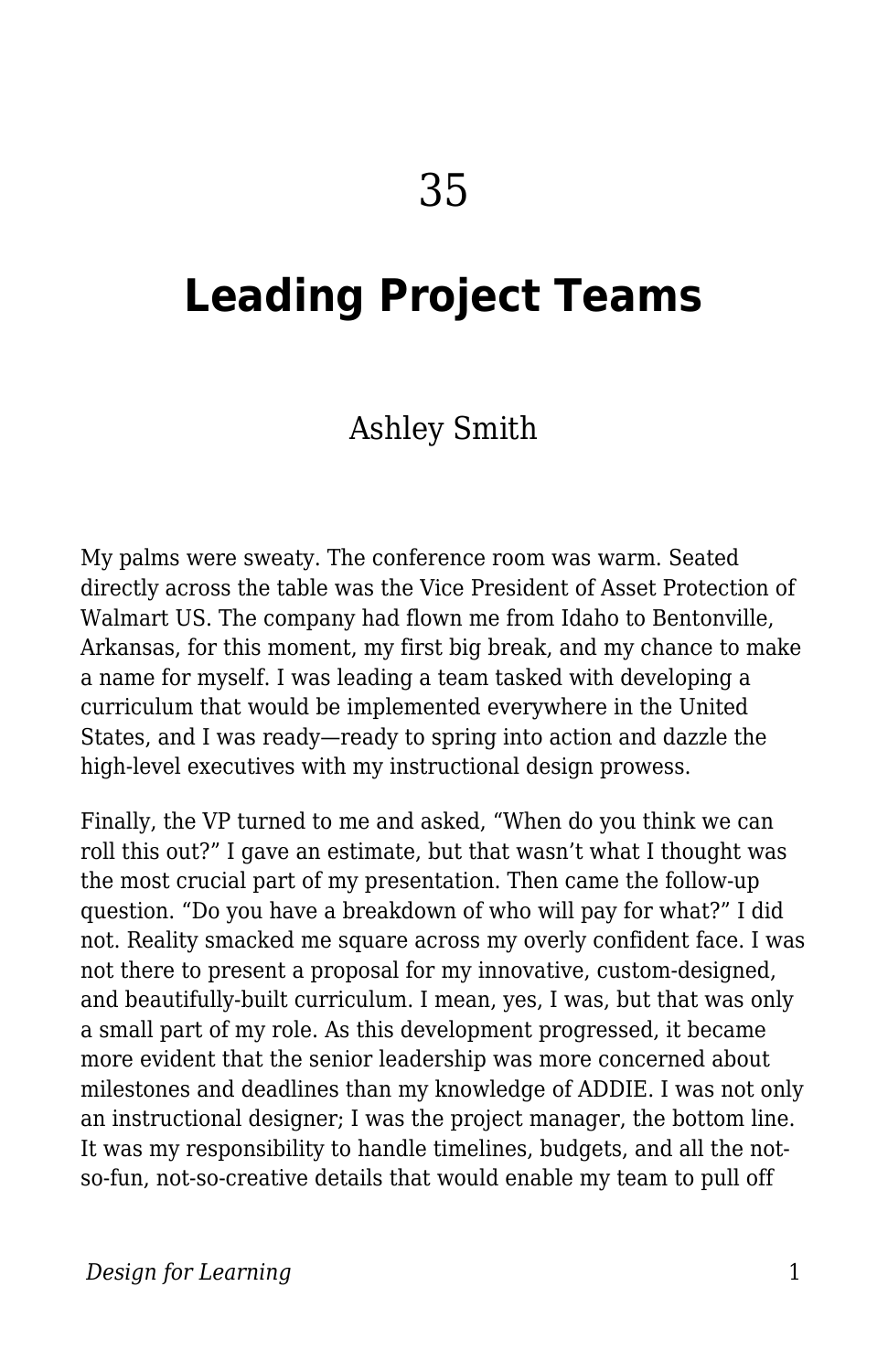this massive project and produce an excellent product.

When I left the corporate world behind and started to design curriculum for higher education, my project management skills were invaluable. As you join the world of instructional designers, you will often find yourself in the role of a project manager. Over the years, I have learned, leading project teams is an essential skill for an instructional designer to master. It is something to embrace and not fear.

# **Basics of Project Management**

From the *Project Management Body of Knowledge Guide* (PMBOK Guide), a project is "a temporary endeavor undertaken to create a unique product, service, or result" (Project Management Institute, 4). The keyword in the definition of project is *temporary*. The permanent, everyday production of products and services is called operations. Project management is "the application of knowledge, skills, tools, and techniques to project activities to meet the project requirements" (Project Management Institute, 10).

Now let's explore several basic concepts of Project Management: Project Phases, Project Constraints, Project Management Triangle, and Ethics of Working with Teams.

## **Project Phases**

The textbook, *Project Management for Instructional Designers*, describes four typical lifecycle phases of a project: Initiation, Planning, Execution, and Closeout (or Closing) (see Figure 1).

#### **Figure 1**

*Four Phases of Project Management*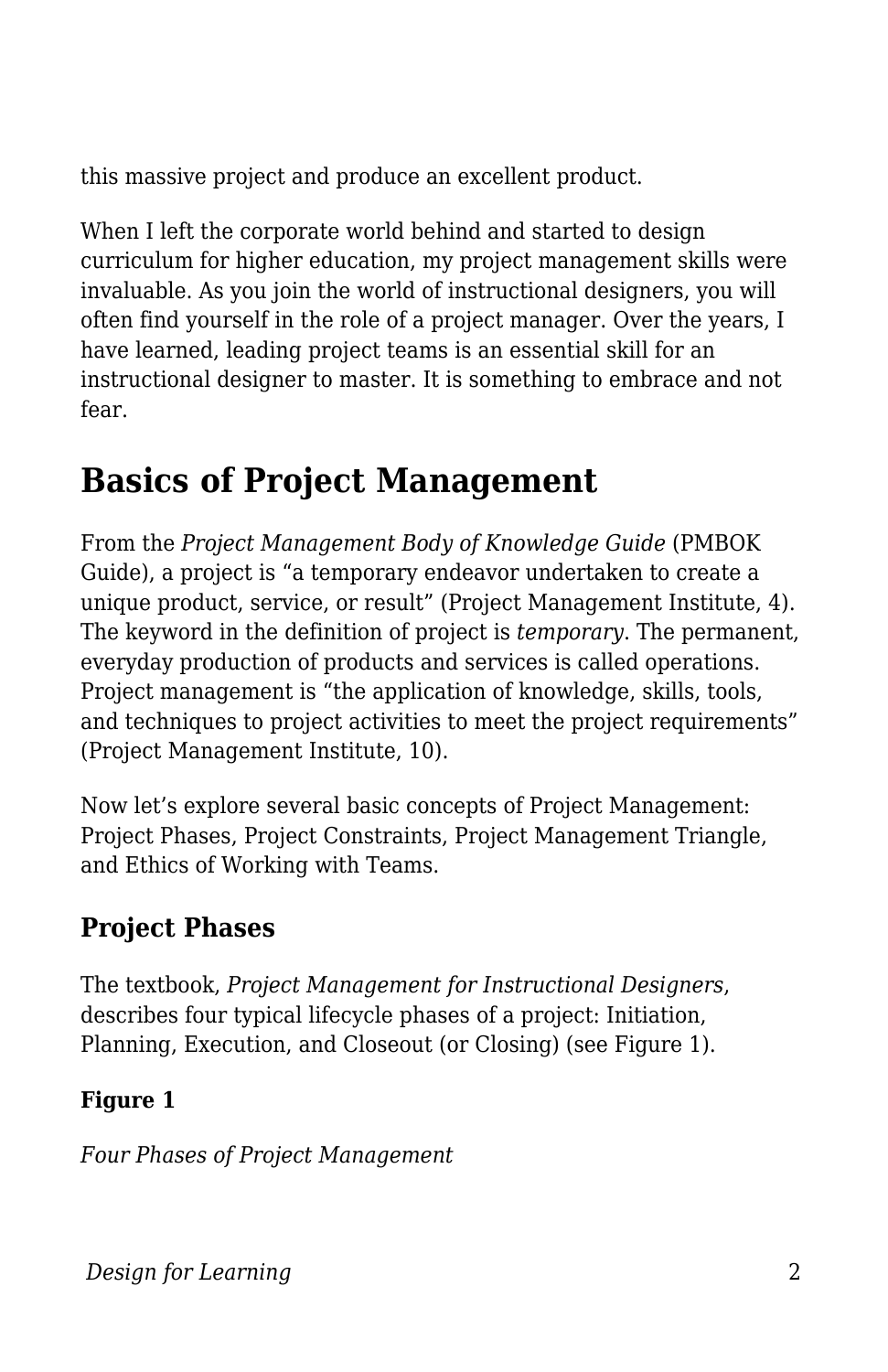Initiation

Execution

Closeout

The Initiation phase encompasses all the assignments and actions that need to occur before project planning. The Initiation phase starts "with the assignment of the project manager and ends when the project team has sufficient information to begin developing a detailed schedule and budget" (Wiley et al., p. 3.1). The Planning phase centers on developing "an understanding of how the project will be executed and a plan for acquiring the resources needed to execute it" (Wiley et al., p. 3.1). The Execution phase emphasizes "the major activities needed to accomplish the work of the project" (Wiley et al., p. 3.1). The Closeout (or Closing) phase signifies the last stage of a project and where "project staff is transferred off the project, project documents are archived, and the final few items or punch list is completed" (Wiley et al., p. 3.1). I would recommend exploring more about each of these phases in this textbook, [Project Management for](https://pm4id.org/chapter/3-1-project-phases-and-organization/) [Instructional Designers](https://pm4id.org/chapter/3-1-project-phases-and-organization/).

## **Additional Videos**

- [4 Phases of the Project Life Cycle](https://youtu.be/N3N9-RLSbvo)
- [The Typical Phases in Project Management](https://www.youtube.com/watch?v=sLgdRO5IS9U)

Planning

# **Project Constraints**

#### **Scope**

With every project, we must consider scope. The definition of project scope is "what tasks the project team is expected to accomplish and, just as importantly, what is not part of the project" ([Wiley et al, p.](https://pm4id.org/chapter/7-2-project-scope/) [7.2](https://pm4id.org/chapter/7-2-project-scope/)).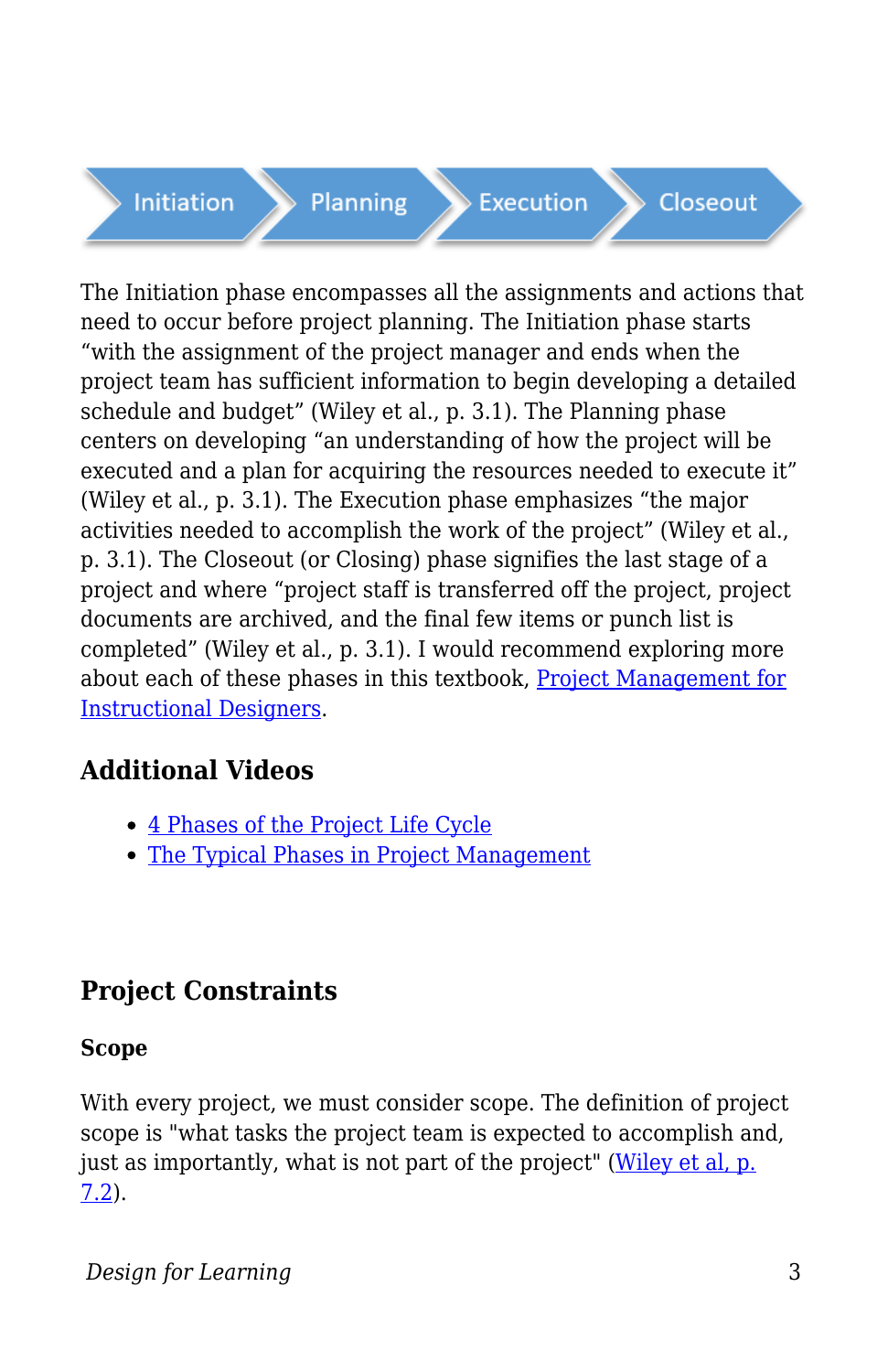Every project, being temporary in nature, has a beginning and ending. As the project manager, you need a clear vision of where the project needs to go. To help understand this concept, we will explore the second habit of *7 Habits of Highly Effective People*, "Begin with the end in mind." Stephen Covey (2013) states,

"'Begin with the end in mind' is based on the principle that all things are created twice. There's a mental or first creation, and a physical or second creation, to all things. Take the construction of a home, for example. You create it in every detail before you ever hammer the first nail into place. You try to get a very clear sense of what kind of house you want…

The carpenter's rule is 'measure twice, cut once.' You have to make sure that the blueprint, the first creation, is really what you want, that you've thought everything through. Then you put it into bricks and mortar. Each day you go to the construction shed and pull out the blueprint to get marching orders for the day. You begin with the end in mind" (p. 95).

Like the construction of a house, you need to plan and create a "blueprint" for your project before work can begin. After you understand the project, you will need to articulate this vision to your team. Your team will never have a better understanding of the project scope than you. As the project manager, if you are unclear about the project's expectations, your team will also be unclear on them. This path leads to scope creep.

#### **Dangers of Scope Creep**

Scope creep happens anytime the project's requirements change after you start the project. This creep is a subtle phenomenon. Threats to time and cost loom as you allow small changes to occur based on lastminute suggestions. These change requests are often coupled with the rationale that, "We are already adjusting the curriculum anyway." Or "It's only one small change." One small change can have an enormous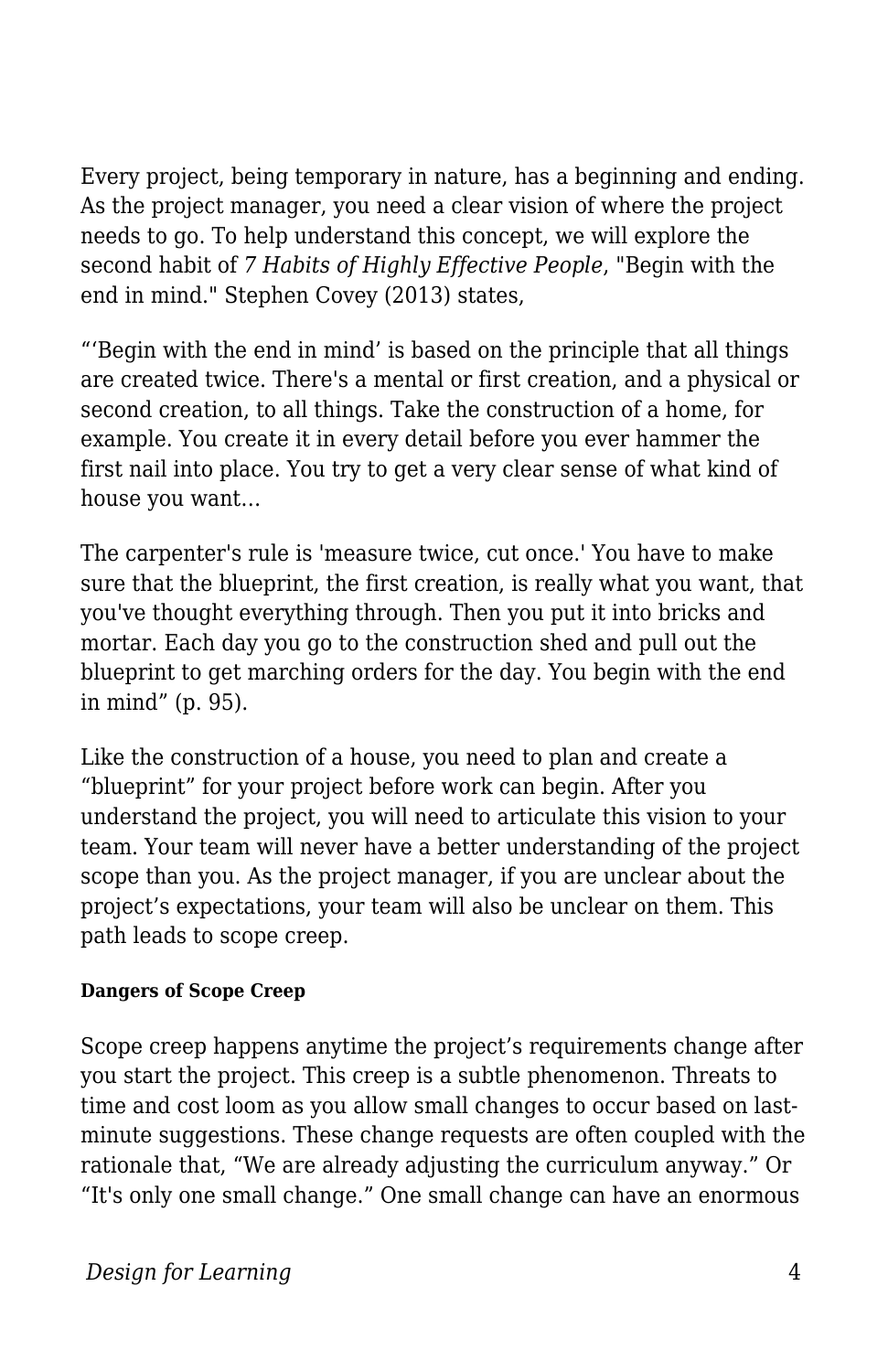impact on the project. In many cases, as the project manager, you will underestimate the full effect of the change. You never want to find yourself in the position where you overpromise and underdeliver. Scope creep will make you unable to fill your commitments and leave your stakeholders disappointed.

#### **Cost**

As a project manager, you have an essential role to manage budgets and cost. You will need know your budgetary constraints and work to minimize costs. As illustrated in my Walmart example, knowing your budget and costs are of crucial consideration and interest to your stakeholders.

#### **Time**

Your stakeholders also want to know whether the project is on schedule. Stakeholders' satisfaction is often tied to project performance expectations. You need to know the timeframe you have to accomplish the project. You will need to estimate how long every stage of the project will take and find the project's critical path.

Rapid prototyping reduces time and cost in a project. (Rapid prototyping was explored in earlier chapters.) By prototyping, you and your stakeholders can make decisions that will save time and money. This process results in higher overall quality and allows you to influence the decision-making process along the way. Prototyping enables you to make the best use of our next concept, the project management triangle.

## **Project Management Triangle**

A common adage about project management is, "You can have it good, fast, or cheap. Pick two." This statement derives from the concept called the "project management triangle," or sometimes referred to as the "iron triangle." There are several variations of the triangle. One of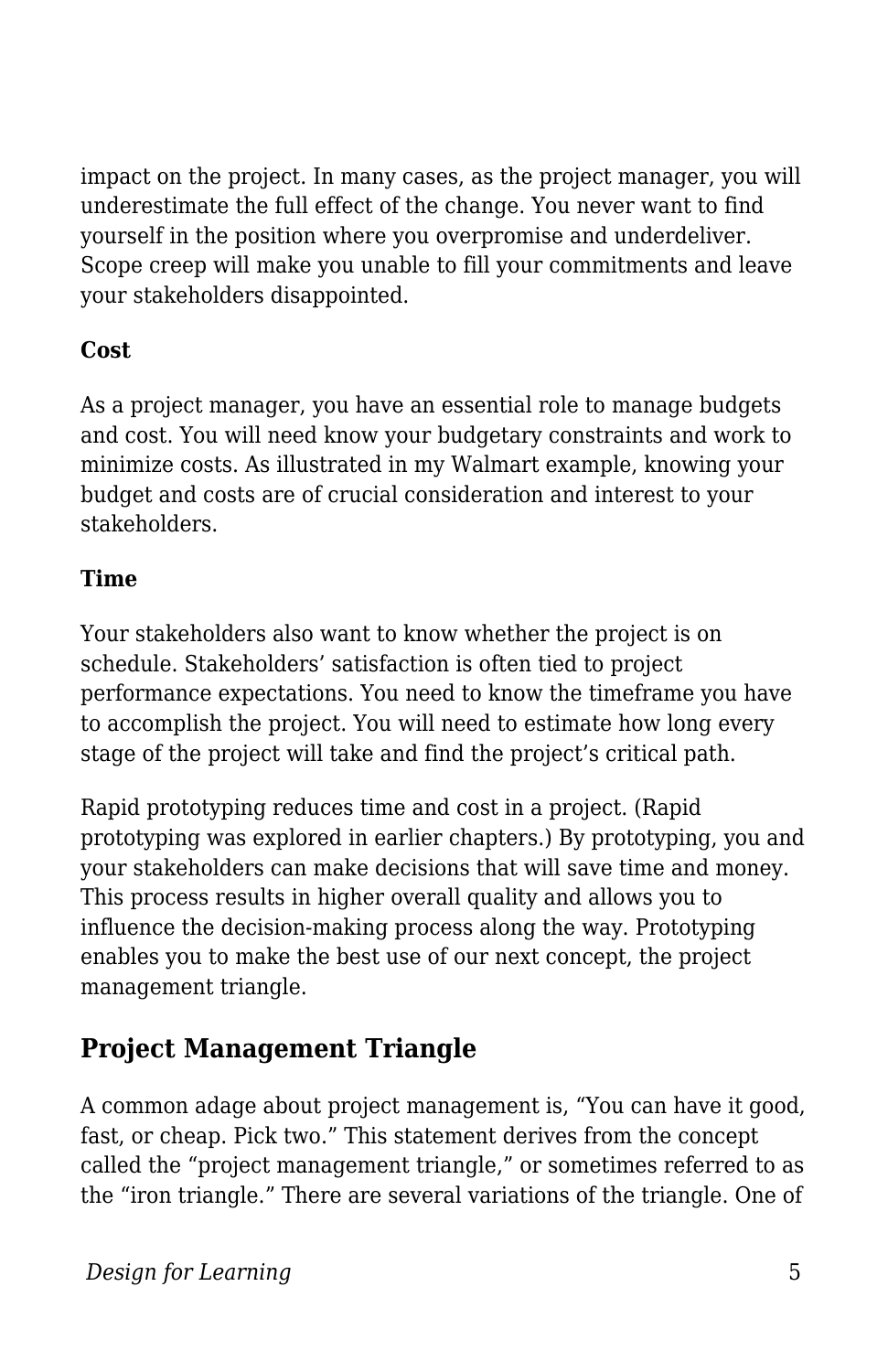the most common variations is the constraints of cost, time, and scope make the sides of the triangle with the center representing quality (see Figure 2).

#### **Figure 2**

#### *Project Management Triangle*



Let's say you are creating a training course, and you want it to be done quickly (time constraint) and at a low cost (cost constraint.) It becomes evident that the scope needs to be limited (scope constraint). You will not be able to add a lot of extras to the course (e-learning or VR experience). If you try to do all three, the quality of the course will suffer. If the clients want the VR experience, then the costs will rise.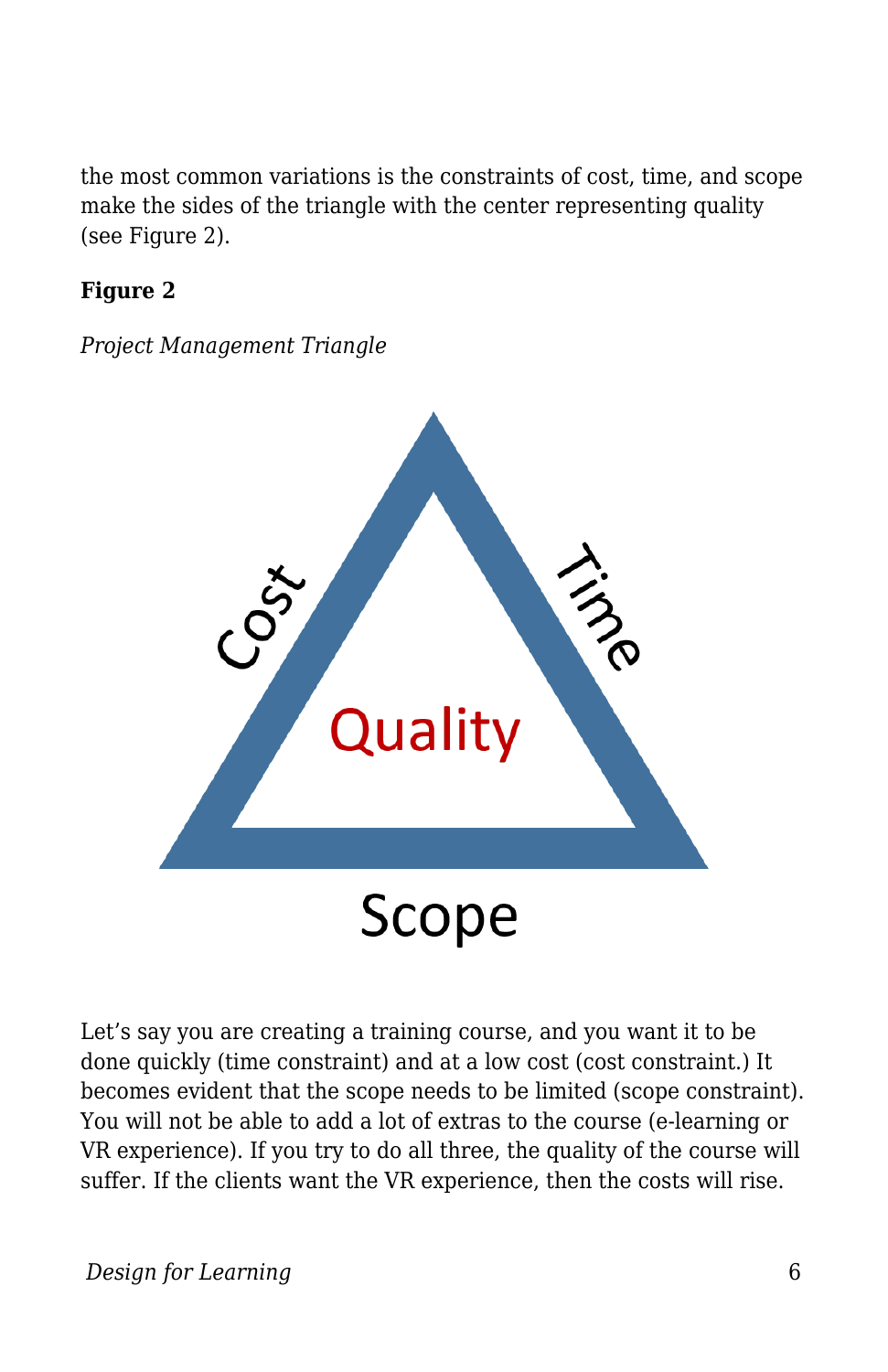There are always tradeoffs for every adjustment made to a project because you cannot improve all three constraints simultaneously. As the project manager, it is critical to understand the consequences of every decision made and how it affects other decisions.

## **Application Exercises**

- Create a chart that explains what happens at each phase of the project management lifecycle.
- How can effectively managing project constraints (scope, time, and cost) help a project to be successful and prevent scope creep?

# **Working With Teams**

Besides knowing the constraints, understanding the different teams that you will be working with on a project is imperative. There are several different types of teams that you may work with on any project. In this chapter, we will only highlight a few of those teams.

#### **Figure 3**

*Relationship Between Different Teams on a Project*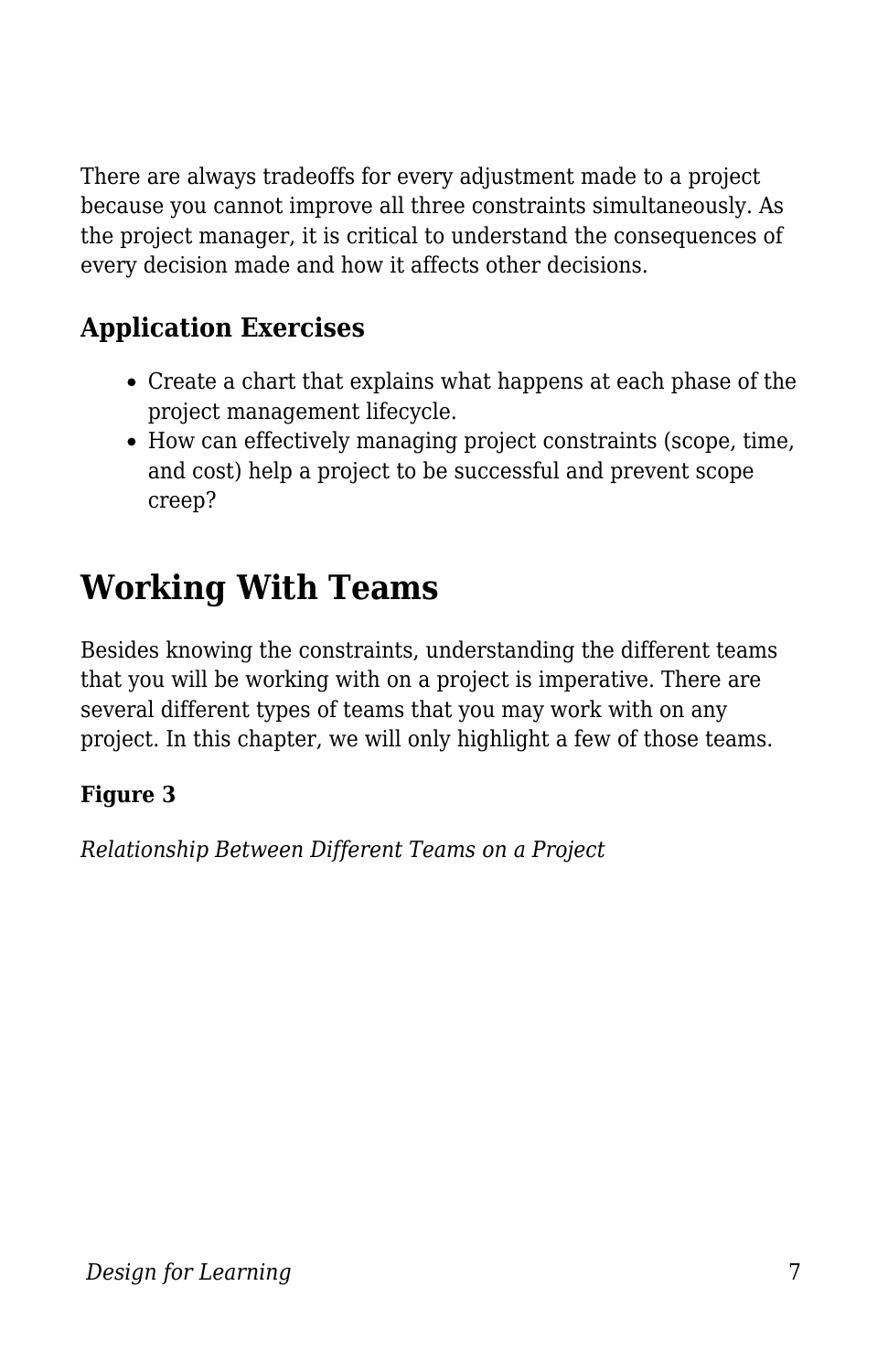

## **Working With Your Team**

Whether you were given your team or you selected your team, your leadership will determine the team effectiveness and ultimately the success of the project. Your ability to manage and inspire people will be one of the most critical factors to the success of the project. You will need to assess what skills you will need for the project and match them with your team members.

As you identify strengths and skills of your team members, you need to allow people to play off their strengths. In the book, *Strengths Finder 2.0*, Gallup scientists "discovered that people have several times more potential for growth when they invest energy to developing their strengths instead of correcting their deficiencies"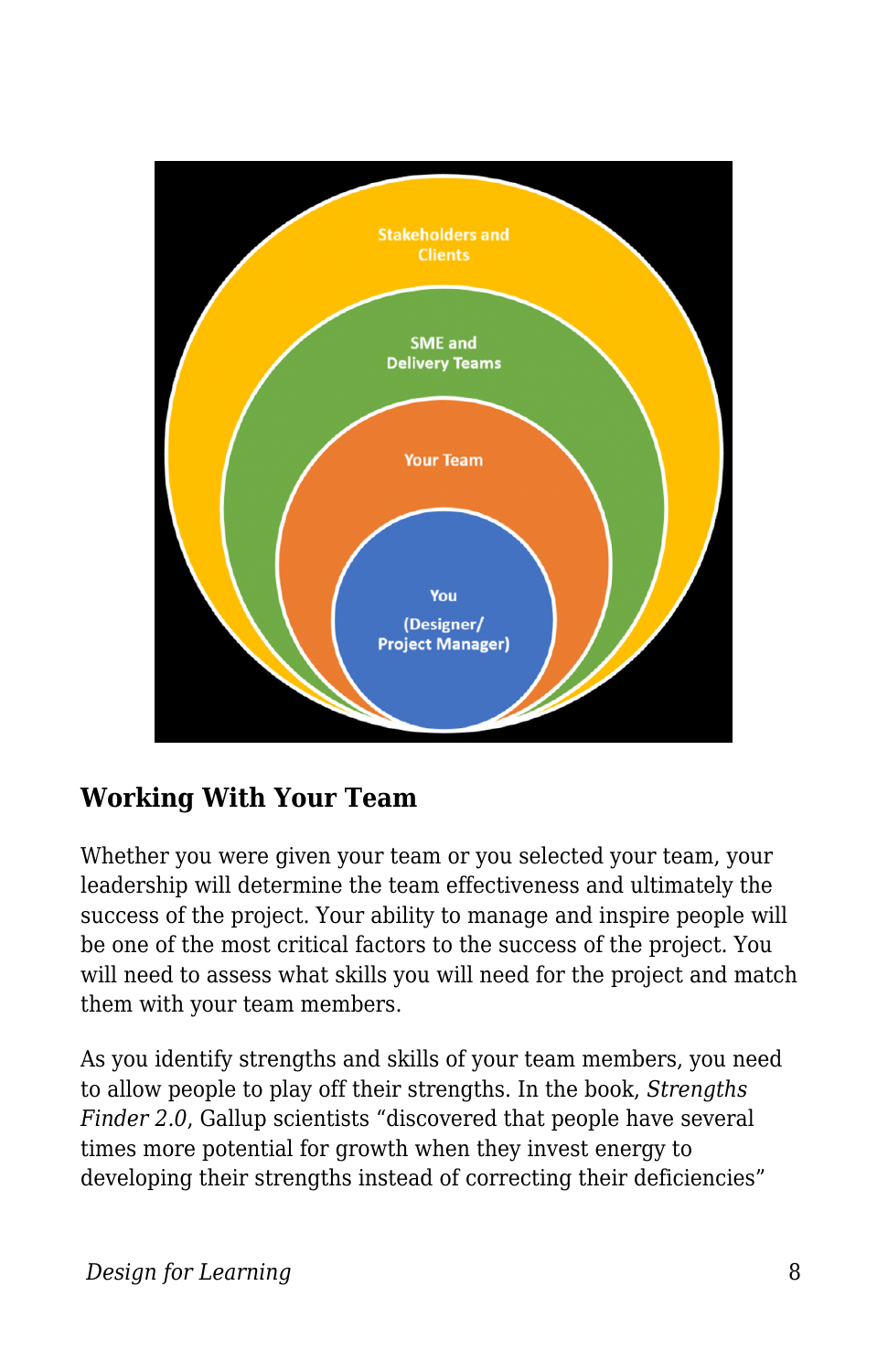(Rath, 2007, p. i). I have found when people are leveraging their strengths, they are happier and more productive.

#### **Working With SME**

A subject-matter expert (SME) can be a blessing and a curse at the same time. A SME offers much-needed content knowledge; however, the project can quickly become off schedule if the SME is unavailable or unable to meet critical deadlines. Developing a relationship with an SME is explored more in the chapter called, ["Working With](https://edtechbooks.org/id/working_with_stakeholders) [Stakeholders and Clients."](https://edtechbooks.org/id/working_with_stakeholders) Maintaining healthy relationships with key stakeholders, like the SME, will dramatically impact the project.

## **Working With the Delivery Team (Instructors, Faculty, Trainers, etc.)**

As an instructional designer, rarely are you the one delivering or teaching the curriculum. Because of that, it is critical to keep the instructor/trainer in mind with the design of the materials, and how will it be implemented by the delivery team. With the excellent materials your team created, you will want the instructor training performed at the same high level. It may be necessary for you to work with your organization's delivery arm to ensure that the Train the Trainer (T3) sessions or teacher education programs happen according to plan. With this coordination, a successful implementation will allow the participants to experience the curriculum the way you design it. To explore more about implementation, read the chapter in this textbook titled, ["Implementation and Instructional Design."](https://edtechbooks.org/id/implementation_and_i)

#### **Working With the Stakeholders and Clients**

Your underlying goal of the project is to deliver what your stakeholders and clients want. To effectively do that, you need to answer these questions: what is the goal and how will success be assessed? You need to know the goal and design in the assessment.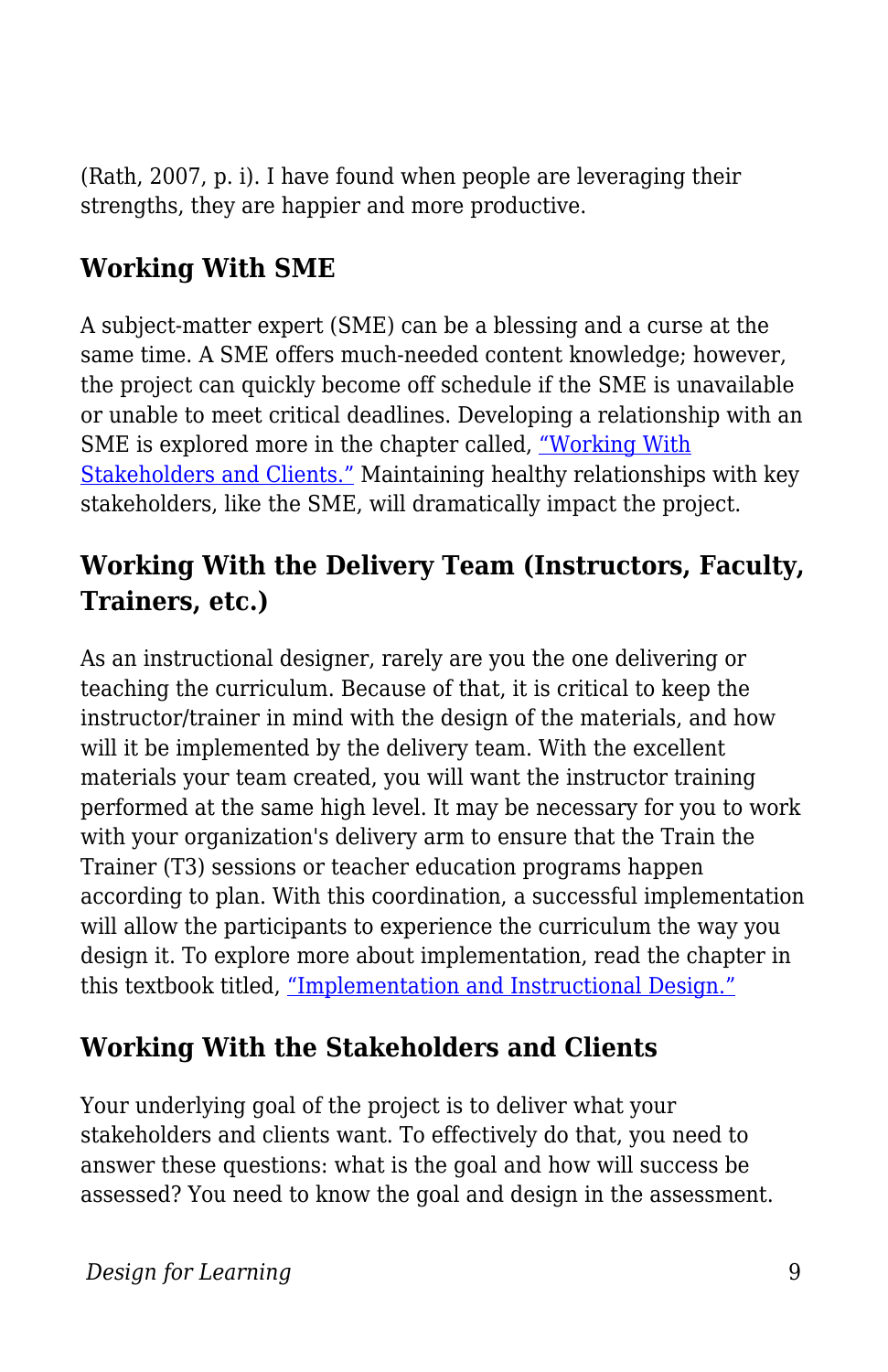When I created my first workshop for Walmart, I built it solely around the content given to me by the subject matter experts. I created beautiful workbooks and presentations. I even had the chance to attend the workshop as the material was delivered. At the end of the workshop, all the participants were ready to change the world because of my class. I thought to myself, "#LearningWasAchieved." A few weeks later, I was asked by a senior leader what type of return on investment (ROI) metrics I had and how well did the workshop achieve the outcomes? After scrambling to pull information together about the success of the class, I was only able to generate a pitiful report. I realized the failure was not in the workshop, but that I was unprepared to report on its success. From this experience, I learned the importance of backward design. In backward design, you start with the learning outcomes or goals, create assessments to measure those outcomes, and then create the content that will enable the learners to complete the assessments successfully.

The next time I developed a class, I started the conversation by asking questions such as: "What do we want to measure?" and "What do the students need to know?" I did this questioning on the front side of the project. I designed in key outcome metrics with how they would be assessed in the curriculum. This time, I had the reports prepared, showing ROI. Of all the leadership and management skills I have learned, the ability to show value (ROI) to my stakeholders has had the greatest impact on my professional success as a designer. Another chapter, ["Working With Stakeholders and Clients,"](https://edtechbooks.org/id/working_with_stakeholders) reviews more on these interactions.

# **Effective Strategies in Leading a Team**

Figure 4 shows the strategies to use to help you successfully lead your team through a project.

#### **Figure 4**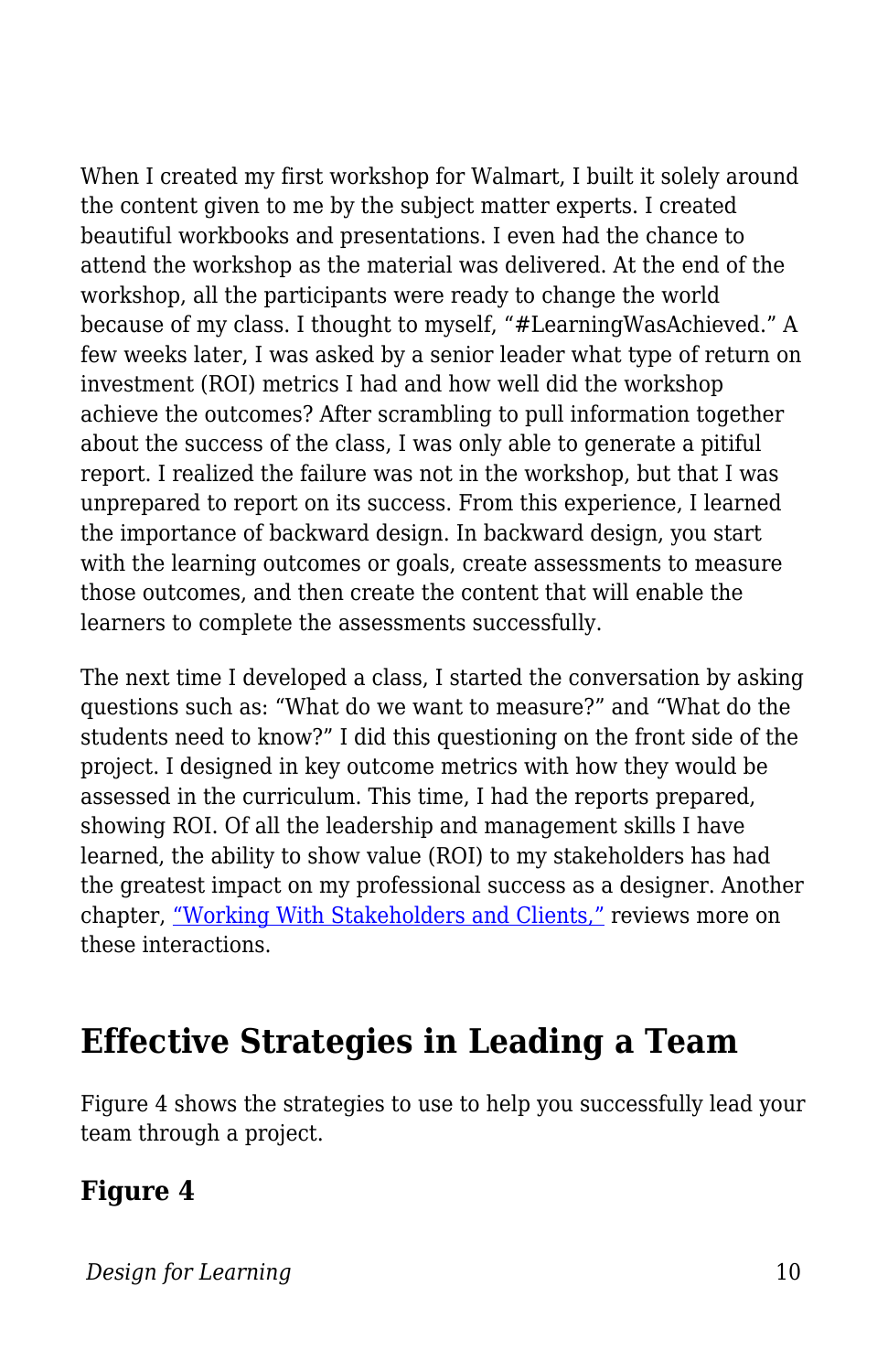## *Effective Strategies in Leading a Team*



#### **Clarifying Roles and Responsibilities**

Define the roles of your team. You need to understand who is ultimately responsible. Hyman G. Rickover, the "Father of the Nuclear Navy," led a team to build the world's first nuclear-powered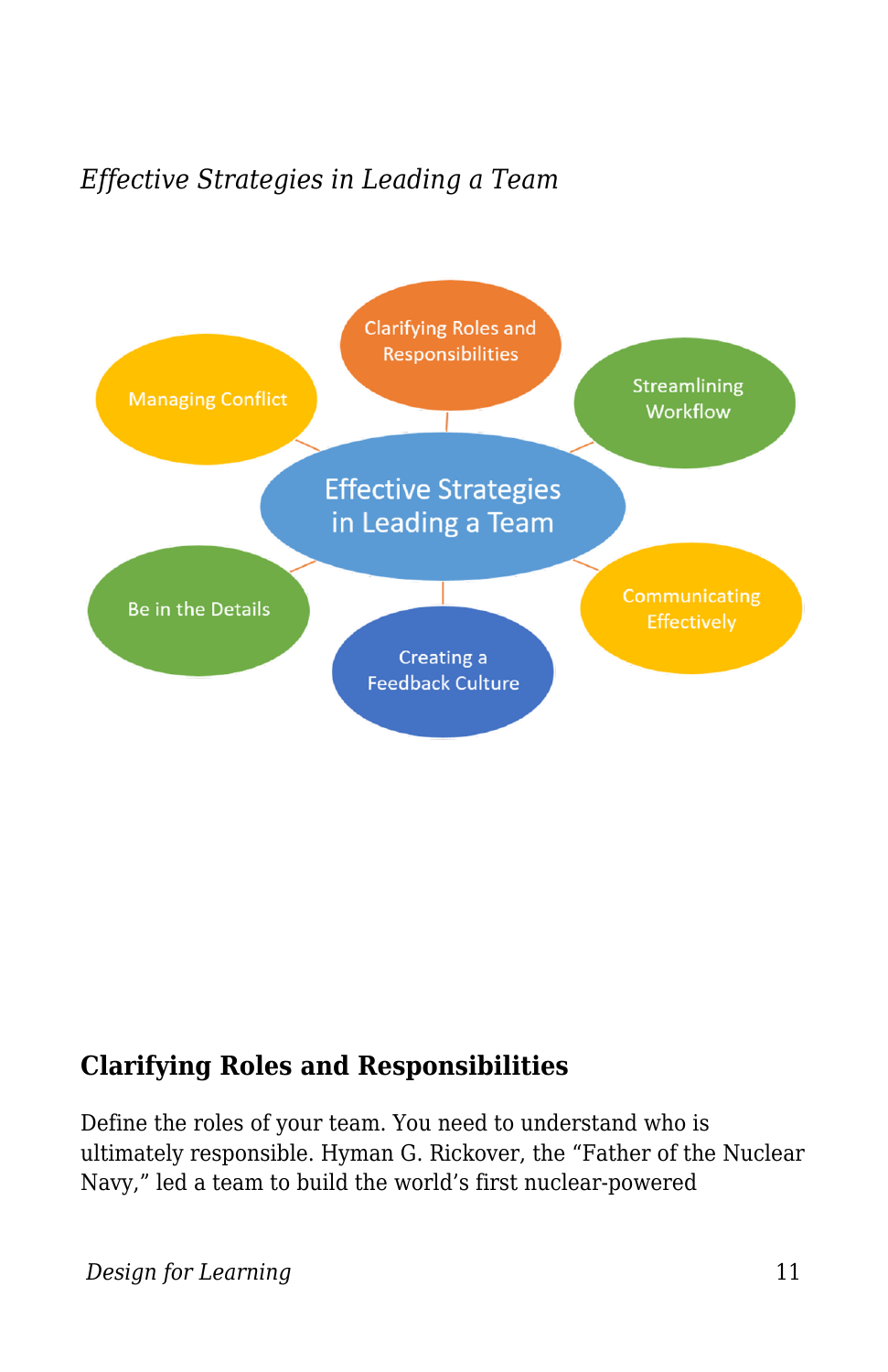submarine, the USS Nautilus. He had a deep understanding of responsibility. He said, "Responsibility is a unique concept... You may share it with others, but your portion is not diminished. You may delegate it, but it is still with you... If responsibility is rightfully yours, no evasion, or ignorance or passing the blame can shift the burden to someone else. Unless you can point your finger at the man who is responsible when something goes wrong, then you have never had anyone really responsible." (United States Congress, 1965, p. 87). Although you may have delegated tasks, the shared successes and failures of your project are yours to bear.

## **Additional Videos**

• [Key Project Team Roles](https://youtu.be/KDbYzGY_QiE)

## **Streamlining Workflow**

Find bottlenecks. As a leader, you can't fully delegate responsibility away for a project. So, if tasks aren't happening, you need to ask, "Why?" You will need to find solutions. In the book, *The Goal: A Process of Ongoing Improvement*, the main character receives a critical insight from one of his professors, "What you have learned is that the capacity of the [project] is equal to the capacity of its bottlenecks" (Goldratt, 1992, p. 158). This capacity of any given bottleneck on your team or as part of your project affects the amount of work accomplished during a particular timeframe.

The speed of the project will depend on the number of bottlenecks. It would be best if you gave time and attention to improving those bottlenecks each day. The priority has to be what problems your team is having and helping them solve the issues quickly. These problems or bottlenecks will determine whether you will meet your deadline.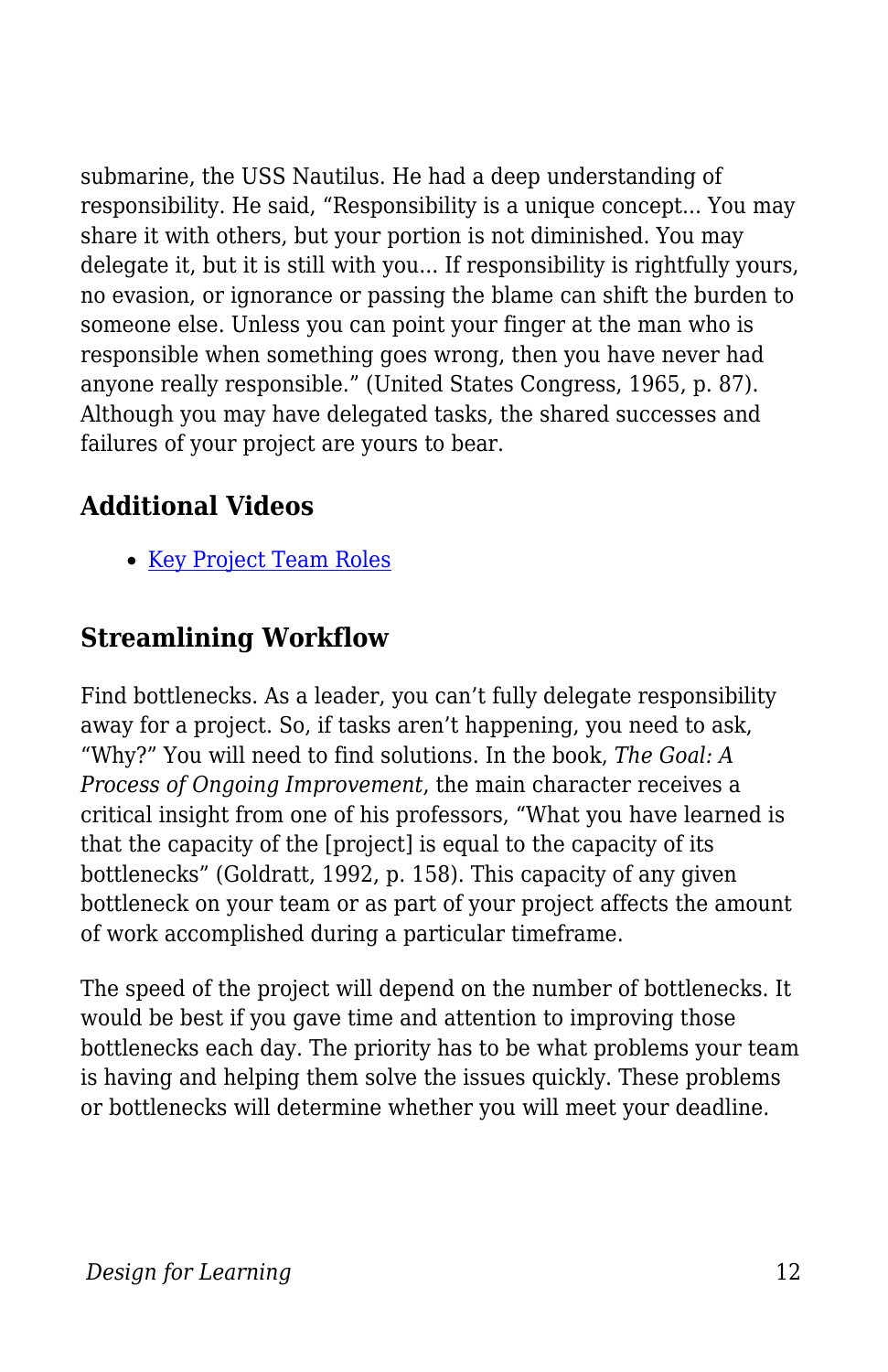## **Communicating Effectively**

Don't keep your people in the dark. As the project manager, you will need to develop strong communication channels with your team and stakeholders. B.G. Zulch discovered that "The single most significant factor affecting the success of a project is the communication ability of the project manager. If it seems true that everything rises and falls on communication and leadership, it stands to reason that leadership communication ability is the foundational skill that must be attained for a project manager to be effective…Communication is so important to project success that it has been referred to as the lifeblood of a project…" (2014, p. 1001).

Don't allow blind spots to develop. The responsibility of communication does not rest solely on the project manager. The entire team needs to be communicating regularly with updates on progress. Without regular updates, blind spots will occur.

Have regular meetings with your team. Many meetings are considered boring and a waste of time because the leader conducting the meeting does not know how to have a productive meeting. From the book, *Death by Meeting*, Lencioni (2004) asserts two ideas for more productive meetings. First, meetings need more drama. The meetings need to be centered around conflict by addressing difficult questions. Let your people be passionate about what they do. Second, meetings need contextual structure. Not every meeting is the same type. Have the right kind of meeting that addresses your needs from a daily check-in to a monthly strategic meeting.

#### **Additional Videos**

- [Improving Your Project Management Communication](https://www.youtube.com/watch?v=1RqnvRYfNyQ)
- [How to Run Team Meetings](https://youtu.be/xW0CjH95K3Q)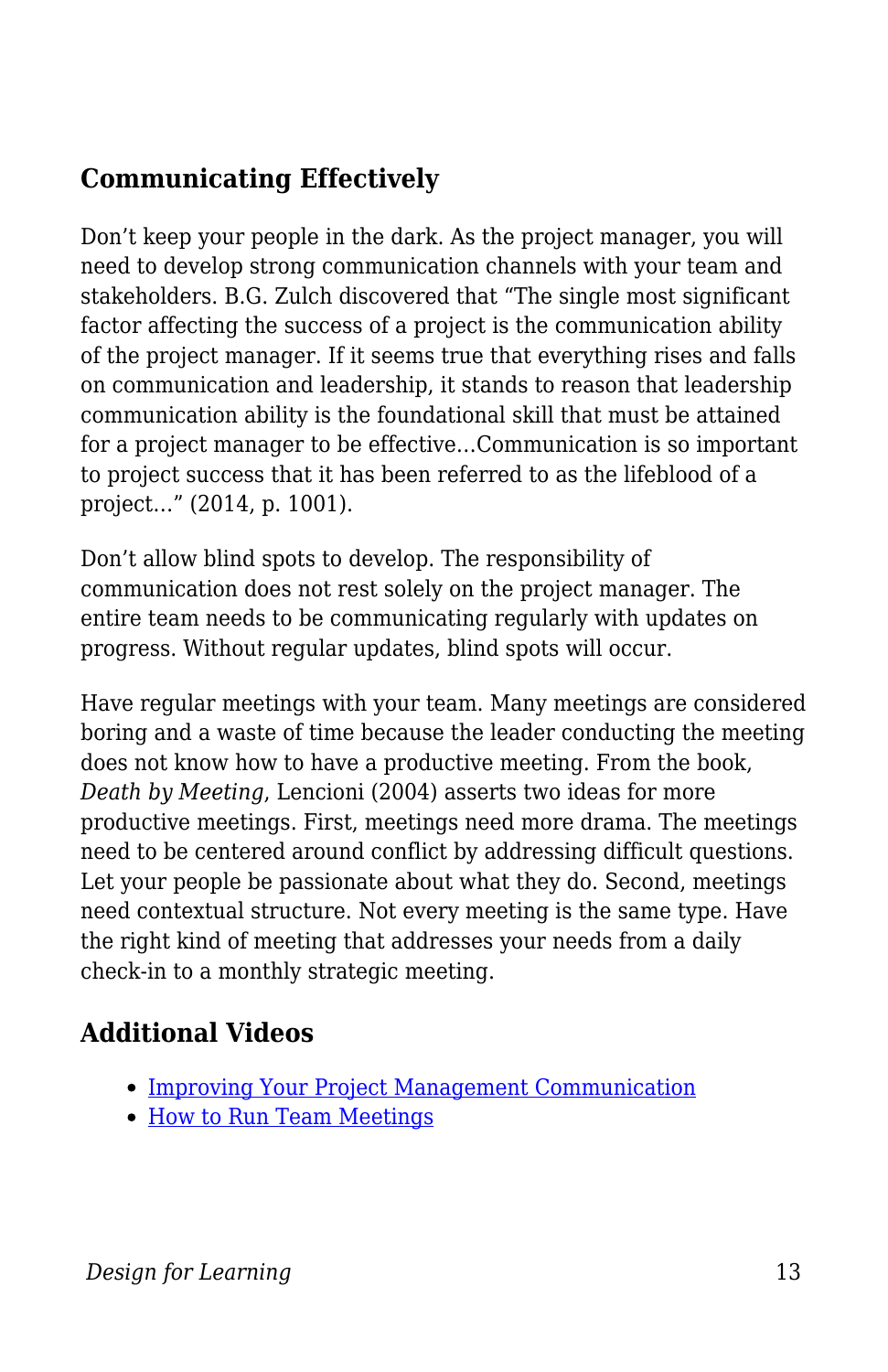#### **Creating a Feedback Culture**

Foster a culture of offering and receiving feedback. Feedback creates accountability. In the book, *The Oz Principle*, Connors et al. (2004) state, "You can gain great insight from frequent, regular, and ongoing feedback from other people. Although it can cause a great deal of pain and embarrassment at times, honest input helps create the accurate picture of reality that lies at the core of accountability" (p. 81). With any project, you need people to be accountable for their assigned tasks. With this loop of giving and receiving feedback, you, as the manager, can see the status of each part of the project. When you see epic failures with projects, many times, the lack of feedback is the underlying reason for it.

## **Additional Videos**

• Managing Teams & Giving Feedback - Project Management

#### **Be in the Details**

Spend the majority of your time in the details of the project. Admiral Rickover, the manager who led the team to build the world's first nuclear-powered submarine, drove this point home by stating, "The man in charge must concern himself with details. If he does not consider them important, neither will his subordinates. Yet 'the devil is in the details.' It is hard and monotonous to pay attention to seemingly minor matters. In my work, I probably spend about ninetynine percent of my time on what others may call petty details. Most managers would rather focus on lofty policy matters. But when the details are ignored, the project fails. No infusion of policy or lofty ideals can then correct the situation" (Rickover, 1982). Success is through the execution of small tasks.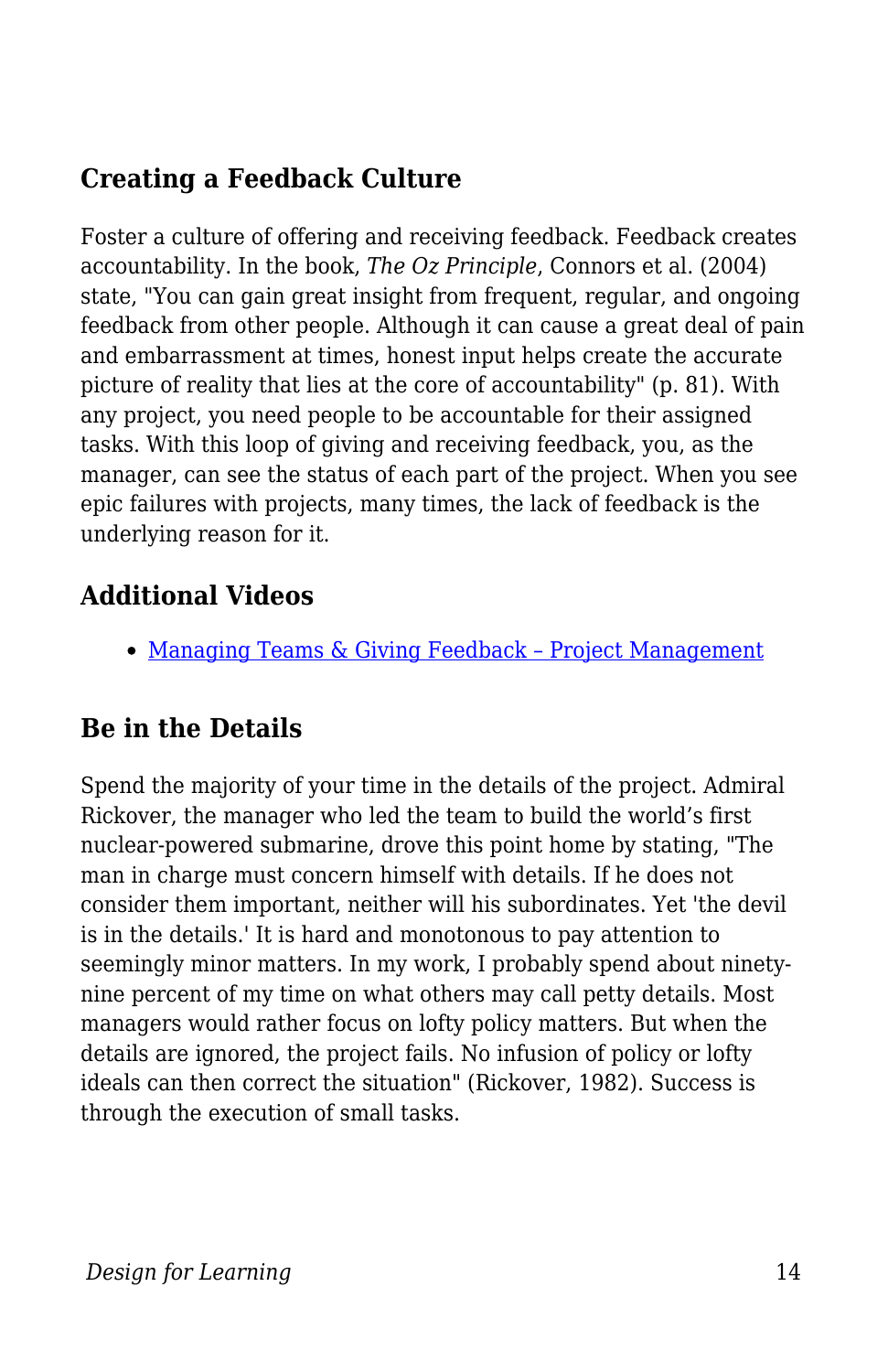## **Managing Conflicts**

Have crucial conversations. Anytime you are dealing with people under time and money constraints, you are going to have conflict. As a project manager, you will be required to have crucial conversations. From the book, *Crucial Conversations*, Patterson et al. (2002) define a crucial conversation as "a discussion between two or more people where stakes are high, opinions vary, and emotions run strong" (p. 3). When leading a crucial conversation, it is imperative to stay focused on the facts and issues. Prepare ahead of time so you can stay calm and not be distracted by strong feelings and emotional appeals. A leader who approaches these difficult conversations in a nonemotional way serves his people more effectively. You can create a safe environment for a crucial conversation by validating the other person's position. Patterson et al. (2002) recommend the STATE method to manage conflict. The STATE method is an acronym of the tools you can use: Share your facts, Tell your story, Ask for others' paths, Talk tentatively (or speaking gently and respectfully), and Encourage testing (or invite others to talk) (p. 124).

## **Additional Videos**

[Conflict Management – Key Concepts in Project Management](https://youtu.be/wSwtbok3rv0)

## **Application Exercises**

- Identify the type of support you will need to give for each of the different teams with which you are interacting.
- Which strategies do you feel are the most important and how would you apply those strategies to your situation?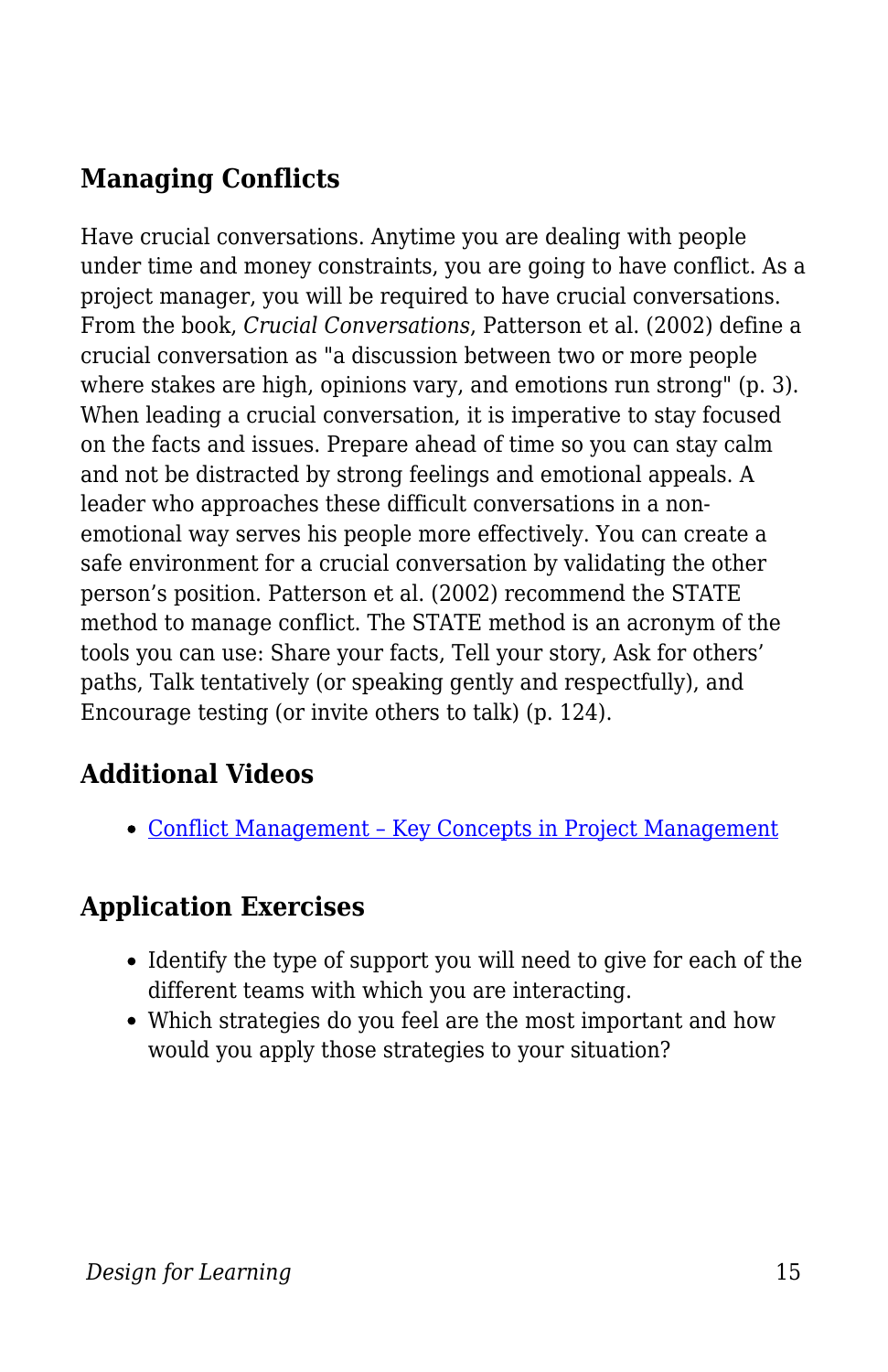# **Conclusion**

In this chapter, we discussed that although you may be an instructional designer, you might often find yourself in the project manager role. We explored the four phases of the project management lifecycle: initiation, planning, execution, and closeout. We also studied how the project management triangle showed how the three constraints of scope, time, and cost can impact quality of a project. We reviewed the different teams you will work with on a project and provided effective strategies in leading a team.

Even if project management is new to you, becoming an effective project manager can be learned. As you master those skills, you will find yourself leading effective teams. A well-managed project will cause a positive outlook for everyone from your team down to the stakeholders and clients. Your finely-tuned project management skills will lead you to future success.

#### **Resources**

- Project Management for Instructional Designers Textbook ([PM4ID](https://pm4id.org/))
- Project Management Institute - [pmi.org](https://www.pmi.org/)
- A Guide to the Project Management Body of Knowledge ( [PMBOK® Guide\)](https://www.pmi.org/pmbok-guide-standards)

# **References**

- Connors, R., Smith, T., & Hickman, C. (2004). The Oz Principle: Getting results through individual and organizational accountability. New York, NY: Portfolio.
- Covey, S. (2013). The 7 habits of highly effective people: Powerful lessons in personal change (25th anniversary edition). Retrieved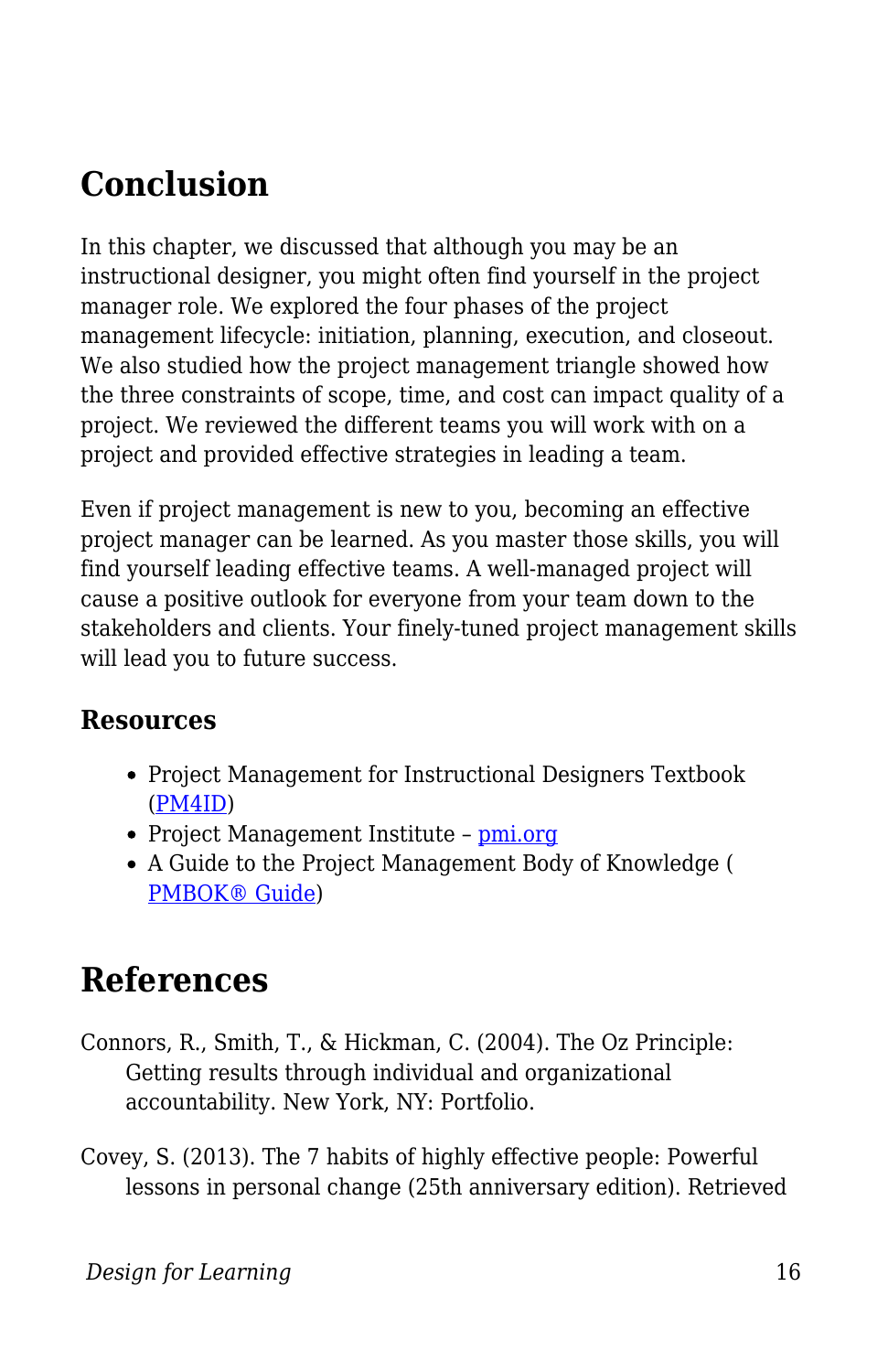from https://ebookcentral.proquest.com

- Goldratt, E.M. & Cox, J. (1992). The Goal: A process of ongoing improvement (Second revised edition). Great Barrington, MA: North River Press.
- Lencioni, P. (2004). Death by meeting : A leadership fable...about solving the most painful problem in business (Vol. 1st ed). San Francisco, CA: Jossey-Bass. Retrieved from https://ebookcentral.proquest.com
- Patterson, K., Grenny, J., McMillan, R., Switzler, A. (2002). Crucial conversations. New York, NY: McGraw-Hill Professional Publishing.
- Project Management Institute. (2017). A Guide to the Project Management Body of Knowledge (PMBOK® Guide)–Sixth Edition. Newtown Square, Pennsylvania: Project Management Institute.
- Rath, T. (2007). Strengths Finder 2.0. New York, NY: Gallup Press.
- Rickover, H. G. (1982). *Doing a Job*. Retrieved from [https://edtechbooks.org/-Nyt](https://govleaders.org/rickover.htm)
- United States Congress. Joint Committee on Atomic Energy. (1965). *Loss of the U.S.S. "Thresher.": Hearings, Eighty-eigth Congress, First and Second Sessions*. Washington D. C.: U.S. Government Publishing Office
- Wiley et al. (n.d.). Project management for instructional designers. Retrieved from http://pm4id.org/
- Zulch, B. (2014). Communication: The foundation of project management. Procedia Technology, 16, 1000–1009. https://doi.org/10.1016/j.protcy.2014.10.054